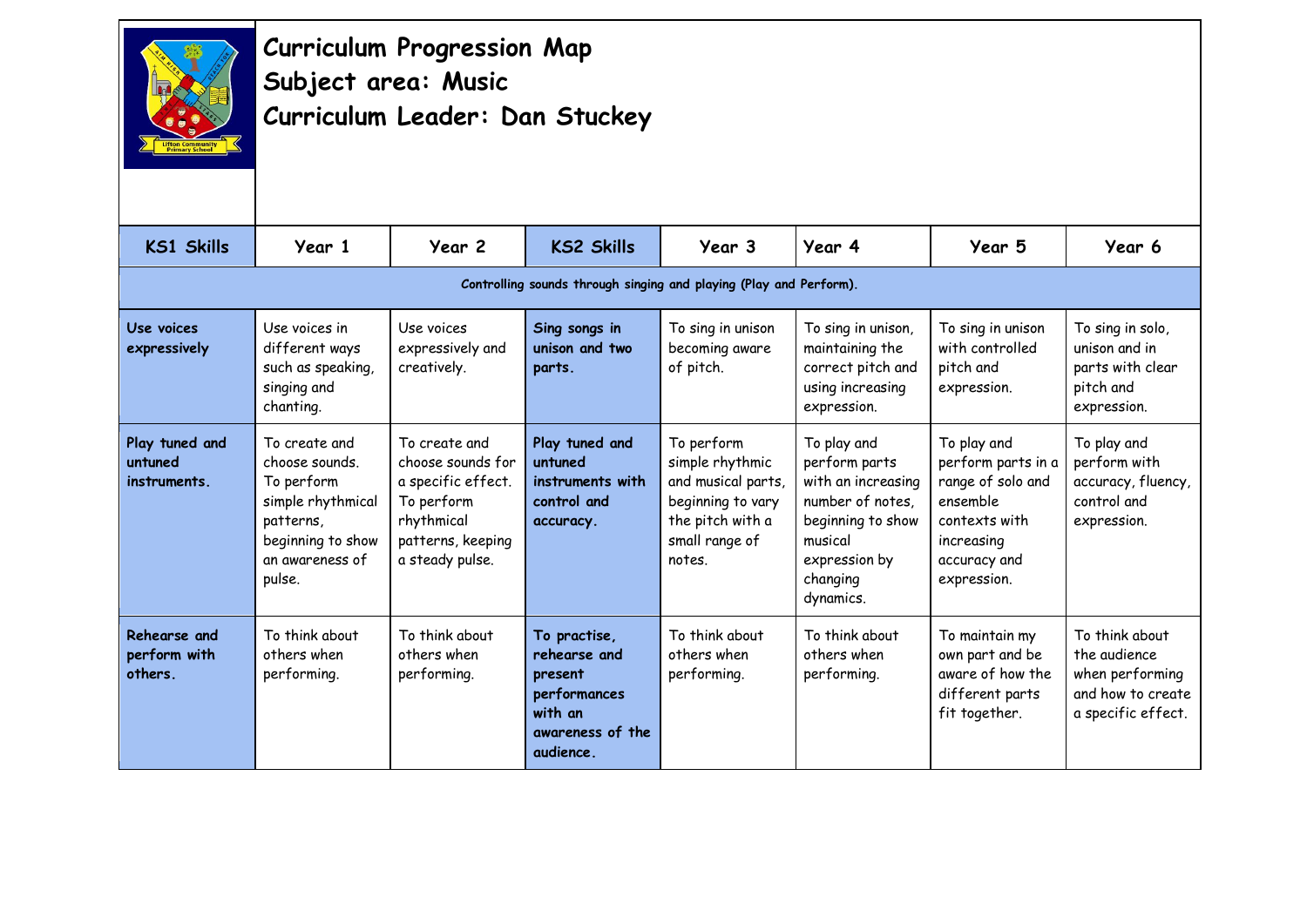| Creating and developing musical ideas (Create and Compose)                                                                                |                                                                                                                                                                  |                                                                                                                                                                     |                                                                                                                                                                             |                                                                                                   |                                                                                                                              |                                                                                                                 |                                                                                                                                        |  |
|-------------------------------------------------------------------------------------------------------------------------------------------|------------------------------------------------------------------------------------------------------------------------------------------------------------------|---------------------------------------------------------------------------------------------------------------------------------------------------------------------|-----------------------------------------------------------------------------------------------------------------------------------------------------------------------------|---------------------------------------------------------------------------------------------------|------------------------------------------------------------------------------------------------------------------------------|-----------------------------------------------------------------------------------------------------------------|----------------------------------------------------------------------------------------------------------------------------------------|--|
| <b>Create musical</b><br>patterns.                                                                                                        | To know about<br>and experiment<br>with sounds.                                                                                                                  | Repeat short<br>rhythmic<br>patterns.                                                                                                                               | Improvise,<br>developing<br>rhythmic<br>material when<br>performing.                                                                                                        | To create simple<br>rhythmical<br>patterns that use<br>a small range of<br>notes.                 | To create simple<br>rhythmical<br>patterns that use<br>an increased<br>range of notes.                                       | To create<br>increasingly<br>complicated<br>rhythmic phrases.                                                   | To create and<br>improvise<br>rhythmic phrases<br>as part of a group<br>performance and<br>compose by<br>developing ideas.             |  |
| Explore, choose<br>and organise<br>sounds and<br>musical ideas.                                                                           | To recognise and<br>explore how<br>sounds can be<br>organised. To<br>identify and<br>organise sounds<br>using simple<br>criteria. E.g. loud,<br>soft, high, low. | To begin to<br>explore, choose<br>and order sounds<br>using musical<br>vocabulary.<br>(Pitch, pulse,<br>rhythm, dynamics,<br>tempo, timbre,<br>texture, structure). | Explore, choose,<br>combine and<br>organise musical<br>ideas with<br>musical<br>structures.                                                                                 | To begin to join<br>simple layers of a<br>sound.                                                  | To join layers of<br>sound. Thinking<br>about musical<br>dynamics of each<br>layer and<br>understanding the<br>effect.       |                                                                                                                 |                                                                                                                                        |  |
|                                                                                                                                           |                                                                                                                                                                  |                                                                                                                                                                     |                                                                                                                                                                             | Responding and reviewing appraising skills.                                                       |                                                                                                                              |                                                                                                                 |                                                                                                                                        |  |
| <b>Explore and</b><br>express ideas<br>and feelings<br>about music using<br>movement, dance<br>and expressive<br>and musical<br>language. | To talk about how<br>music makes you<br>feel or want to<br>move.                                                                                                 | To respond to<br>different moods<br>in music and<br>explain thinking<br>about changes in<br>sound.                                                                  | Analyse and<br>compare sounds.<br><b>Explore and</b><br>explain ideas and<br>feelings about<br>music using<br>movement, dance<br>and expressive<br>and musical<br>language. | To explore and<br>comment on the<br>ways sounds can<br>be used.                                   | To recognise and<br>explore the ways<br>sounds can be<br>combined and<br>used expressively<br>and comment on<br>this effect. | To describe,<br>compare and<br>evaluate<br>different types<br>of music using<br>musical<br>vocabulary.          | To describe,<br>compare and<br>evaluate<br>different types<br>of music using a<br>range of musical<br>vocabulary.                      |  |
| To make<br>improvements to<br>my own work.                                                                                                | To think about<br>and make simple<br>suggestions about<br>what could make<br>their own work<br>better. EG, play<br>faster or louder.                             | To identify what<br>improvements<br>could be made to<br>their own work<br>and to make these<br>changes.                                                             | To reflect on<br>and improve my<br>own and others<br>work.                                                                                                                  | To comment on<br>the effectiveness<br>of their own work.<br>Identify and<br>make<br>improvements. | To comment on<br>the effectiveness<br>of their own work.<br>Identify and<br>make<br>improvements.                            | To comment on<br>the effectiveness<br>of their own and<br>others work.<br>Identify and<br>make<br>improvements. | Evaluate the<br>success of their<br>own and others<br>work, suggesting<br>specific<br>improvements and<br>how they can be<br>achieved. |  |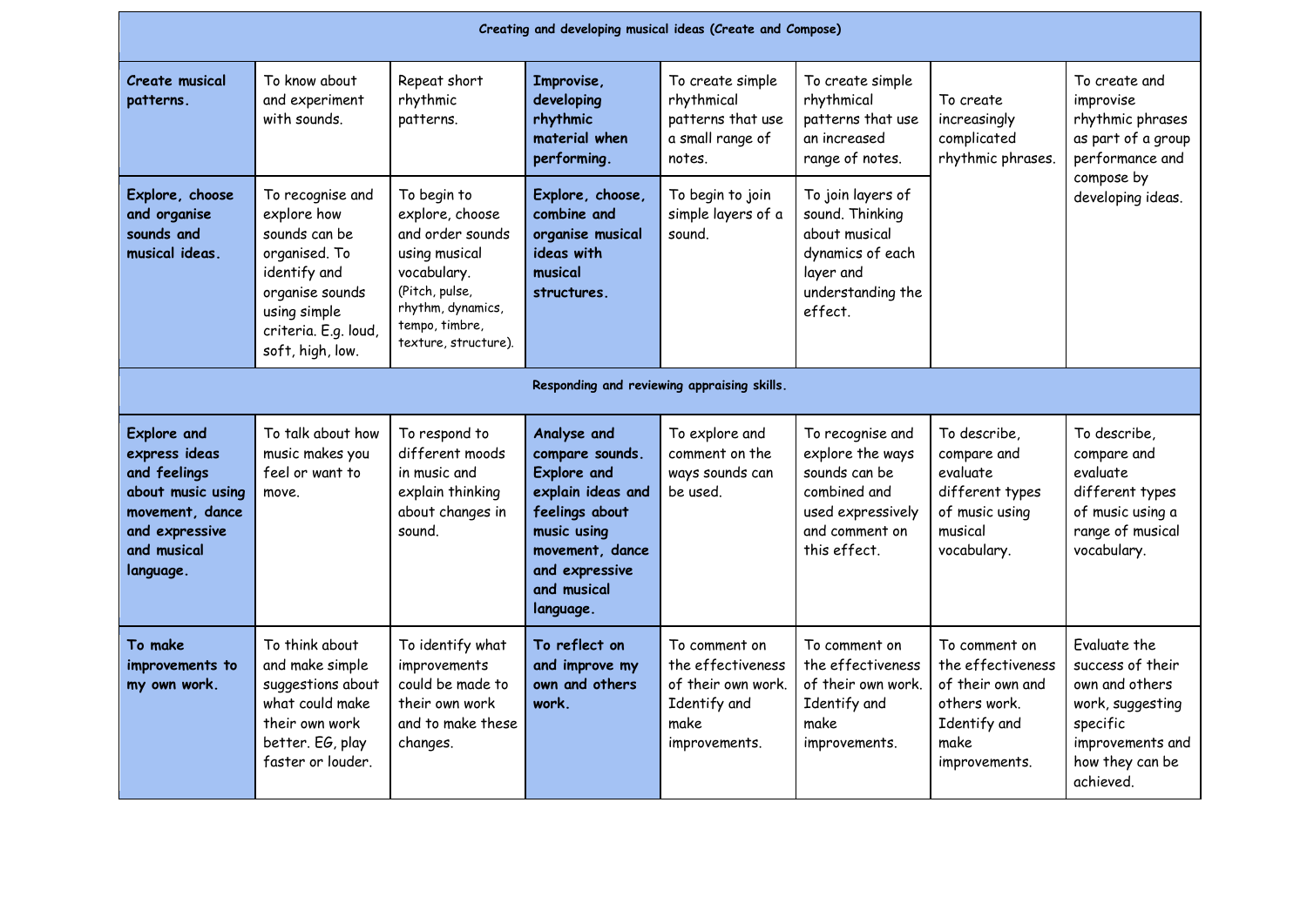| Listening and applying knowledge and understanding.                                                                                                                                                          |                                                                                                                   |                                                                                                 |                                                                                                                                                                                                                                                      |                                                                                                                 |                                                                                                                 |                                                                                                                      |                                                                                                                                        |  |
|--------------------------------------------------------------------------------------------------------------------------------------------------------------------------------------------------------------|-------------------------------------------------------------------------------------------------------------------|-------------------------------------------------------------------------------------------------|------------------------------------------------------------------------------------------------------------------------------------------------------------------------------------------------------------------------------------------------------|-----------------------------------------------------------------------------------------------------------------|-----------------------------------------------------------------------------------------------------------------|----------------------------------------------------------------------------------------------------------------------|----------------------------------------------------------------------------------------------------------------------------------------|--|
| To listen with<br>concentration and<br>recall sounds<br>within increasing<br>aural memory.                                                                                                                   | To begin to<br>identify simple<br>repeated patterns<br>and follow basic<br>musical<br>instructions.               | To identify and<br>repeated patterns<br>and follow a wider<br>range of musical<br>instructions. | To listen with<br>attention to<br>detail and to<br>internalise and<br>recall sounds.                                                                                                                                                                 | To listen with<br>attention and<br>begin to recall<br>sounds.                                                   | To listen and<br>recall patterns of<br>sounds with<br>increasing<br>accuracy.                                   | To listen to and<br>recall a range of<br>sounds and<br>patterns of<br>sounds<br>confidently.                         | To listen to,<br>internalise and<br>recall sounds and<br>patterns of<br>sounds with<br>accuracy and<br>confidence.                     |  |
| To know how the<br>combined musical<br>elements of<br>pitch, duration,<br>dynamics,<br>tembre, tempo,<br>texture and<br>silence can be<br>organised and<br>used expressively<br>within simple<br>structures. | To begin to<br>understand that<br>musical elements<br>can be used to<br>create different<br>moods and<br>effects. | To understand<br>how musical<br>elements create<br>different moods<br>and effects.              | To know how the<br>combined musical<br>elements of<br>pitch, duration,<br>dynamics,<br>tembre, tempo,<br>texture and<br>silence can be<br>organised within<br>musical<br>structures and<br>used to<br>communicate<br>different moods<br>and effects. | To begin to<br>understand how<br>different musical<br>elements are<br>combined and<br>used to create<br>effect. | To begin to<br>understand how<br>different musical<br>elements are<br>combined and<br>used to create<br>effect. | To begin to<br>identify the<br>relationship<br>between sounds<br>and how music can<br>reflect different<br>meanings. | To identify and<br>explore the<br>relationship<br>between sounds<br>and how music can<br>reflect different<br>meanings.                |  |
| To understand<br>that sounds can<br>be made in<br>different ways<br>and described<br>using given and<br>invented signs<br>and symbols.                                                                       | To begin to<br>represent sounds<br>with simple<br>sounds including<br>shapes and marks.                           | To confidently<br>represent sounds<br>with simple<br>sounds including<br>shapes and marks.      | To know that<br>music is produced<br>in different ways<br>and described<br>through relevant,<br>established and<br>invented<br>notations.                                                                                                            | To begin to<br>recognise simple<br>notations to<br>represent music,<br>including pitch<br>and volume.           | To understand<br>and begin to use<br>established and<br>invented musical<br>notations to<br>represent music.    | To recognise and<br>use musical<br>notations<br>including staff<br>notation.                                         | To use and apply a<br>range of musical<br>notations<br>including staff<br>notation, to plan,<br>revise and refine<br>musical material. |  |
| To know how<br>music is used for<br>particular<br>purposes.                                                                                                                                                  | To listen to short<br>simple pieces of<br>music and talk<br>about why they<br>may hear it. EG,                    | To listen to<br>pieces of music<br>and discuss where<br>and when they<br>may be heard           | To understand<br>how time and<br>place can<br>influence the way<br>music is created.                                                                                                                                                                 | To listen to and<br>begin to respond<br>to music drawn<br>from different<br>traditions and                      | To listen to and<br>understand a wide<br>range of high<br>quality live and<br>recorded music                    | To listen to a<br>range of high<br>quality live music<br>and recorded<br>music from                                  | To develop an<br>understanding of<br>the history of<br>music from<br>different                                                         |  |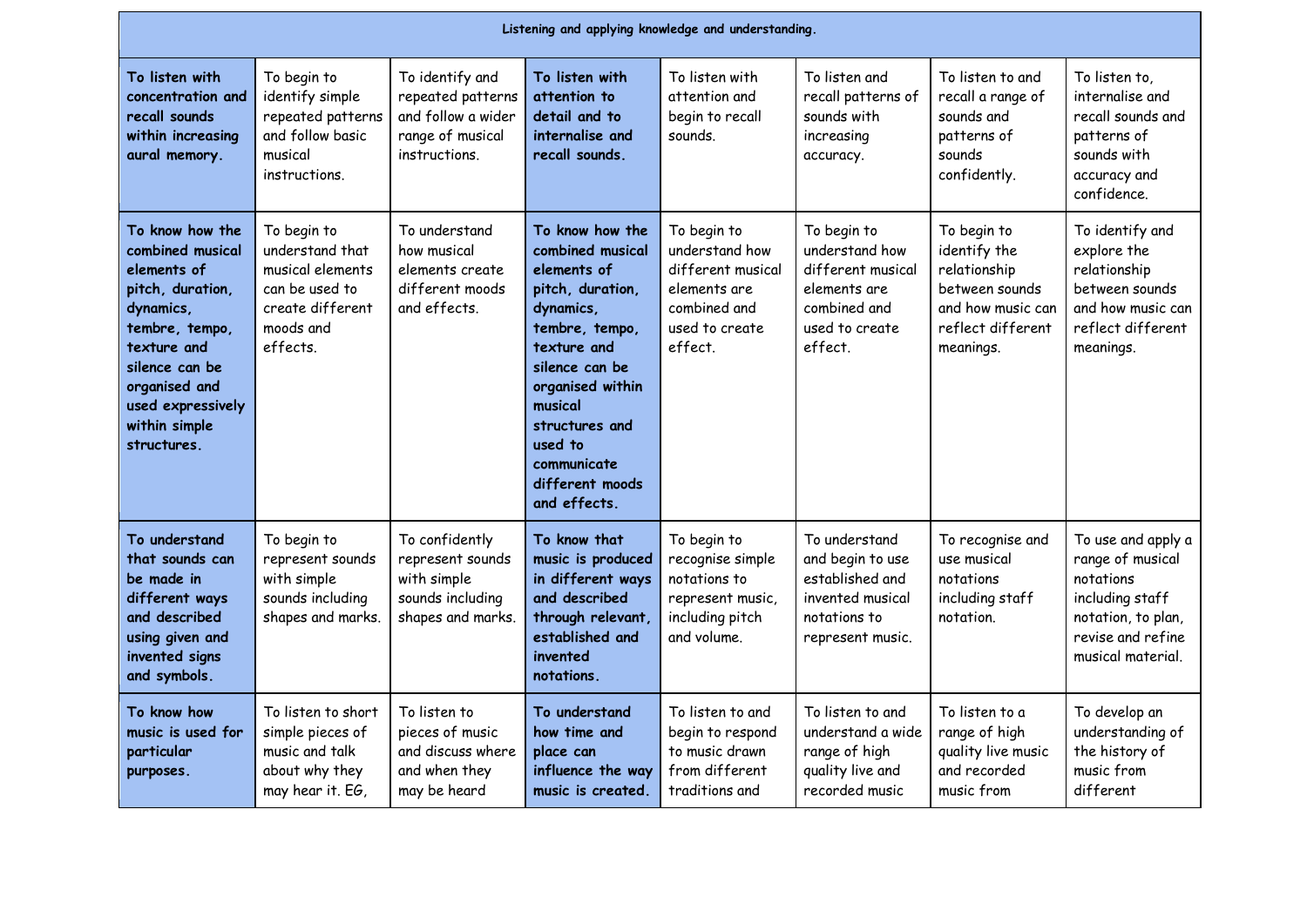|  | church bells,<br>Christmas music,<br>theme tunes. | explaining why<br>using simple<br>musical<br>vocabulary. |  | great composers<br>and musicians. | drawn from<br>different<br>traditions and<br>great composers<br>and musicians. | different<br>traditions,<br>composers and<br>musicians and<br>begin to discuss<br>their differences<br>and how music<br>may have changed<br>over time. | cultures,<br>traditions,<br>composers and<br>musicians;<br>evaluating how<br>venue, occasion<br>and purpose<br>affects the way<br>that music is<br>created and<br>performed. |
|--|---------------------------------------------------|----------------------------------------------------------|--|-----------------------------------|--------------------------------------------------------------------------------|--------------------------------------------------------------------------------------------------------------------------------------------------------|------------------------------------------------------------------------------------------------------------------------------------------------------------------------------|
|--|---------------------------------------------------|----------------------------------------------------------|--|-----------------------------------|--------------------------------------------------------------------------------|--------------------------------------------------------------------------------------------------------------------------------------------------------|------------------------------------------------------------------------------------------------------------------------------------------------------------------------------|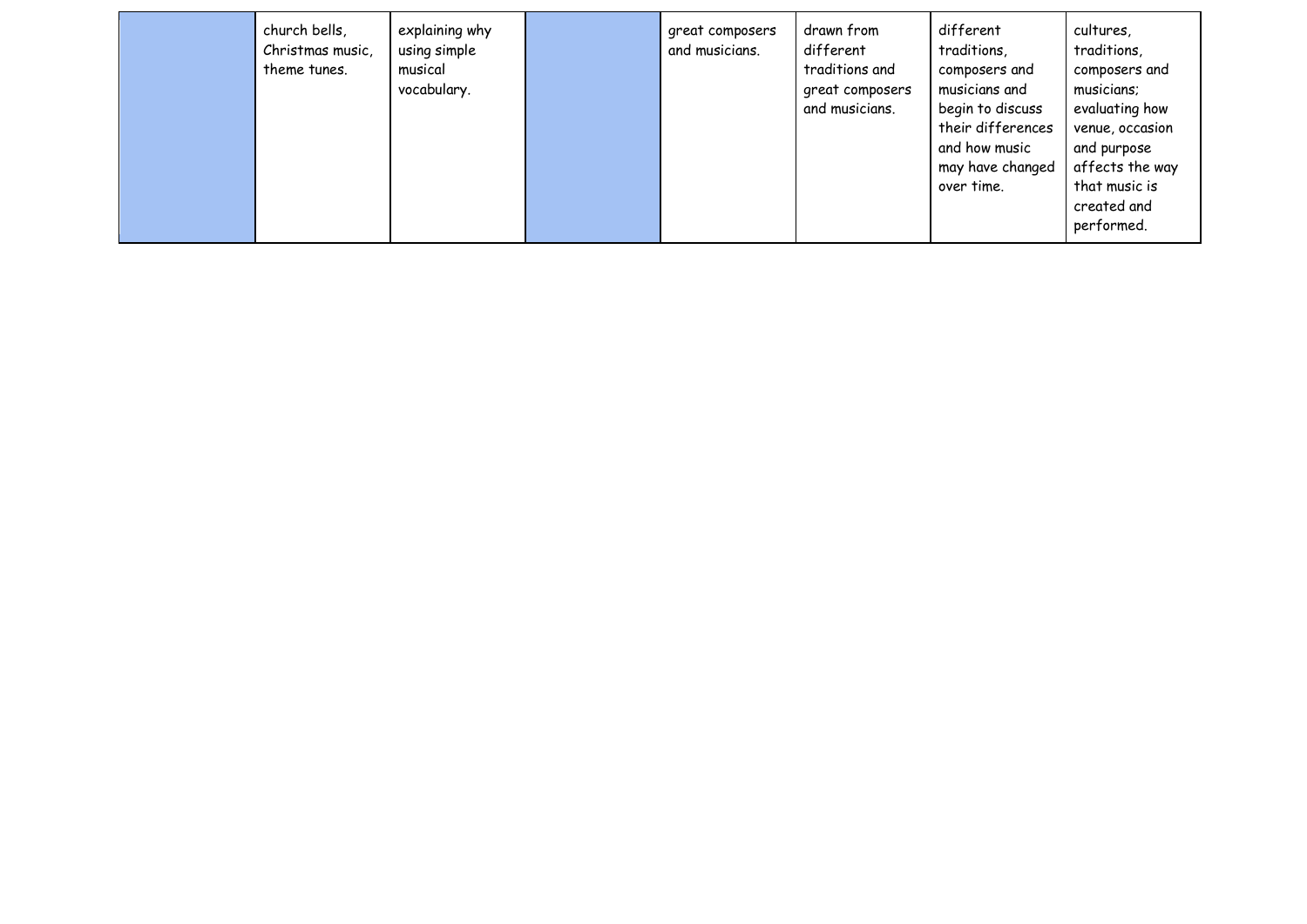| https://www.devonm    |                                    |                     |                                                |                           |                                |                           |                               |
|-----------------------|------------------------------------|---------------------|------------------------------------------------|---------------------------|--------------------------------|---------------------------|-------------------------------|
| usicinteractive.org.u |                                    | <b>AUTUMN 1</b>     | AUTUMN <sub>2</sub>                            | <b>SPRING 1</b>           | SPRING 2                       | <b>SUMMER 1</b>           | <b>SUMMER 2</b>               |
| k/scheme              | <b>YIEAR</b>                       | Met                 | My Stories                                     | Everyonel                 | Our World                      | Big Bear Funk             | Reflect, Rewind<br>and Replay |
|                       | IN<br>OVERVIEW                     | 1, 2, 3, 4, 5, 6    | 1, 2, 3, 4, 5, 6                               | 1, 2, 3, 4, 5, 6          | 1, 2, 3, 4, 5, 6               | $1$ 2 3 4 5 6             | $1$ 2 3 4 5 6                 |
|                       | <b>&amp;</b><br>REARMING           |                     |                                                |                           |                                |                           |                               |
| charanga®             | YEAR<br>4                          | Heu You!            | Rhythm In The<br>Way We Walk and<br>Banana Rap | In The Groove.            | Round And Round                | Your Imagination          | Reflect, Rewind<br>and Replay |
|                       | OVERVIEW<br><b>DI ANNING</b>       | 1, 2, 3, 4, 5, 6    | 1, 2, 3, 4, 5, 6                               | 1, 2, 3, 4, 5, 6          | 1 2 3 4 5 6                    | 1, 2, 3, 4, 6, 6          | 1 2 3 4 5 6                   |
|                       | <b>YEAR</b>                        | Hands, Feet, Heart  | Ho Ho Ho                                       | I Wanna Ptay In A<br>Band | Zootime                        | Friendship Song           | Reflect, Rewind<br>and Replay |
|                       | OVERVIEW<br><b>A</b><br>BILANMING, | 1, 2, 3, 4, 5, 6    | (1, 2, 3, 4, 5, 6)                             | 1, 2, 3, 4, 5, 6          | 1, 2, 3, 4, 5, 6               | $1$ 2 3 4 5 6             | 1, 2, 3, 4<br>1510            |
|                       | YEAR<br>¢                          | Let Your Spirit Fly | Glockenspiel<br>Stage 1                        | Three Little Birds        | The Dragon Song                | Bringing Us<br>Together   | Reflect, Rewind<br>and Replay |
|                       | OVERVIEW<br><b>DI ANNING</b>       | 1, 2, 3, 4, 5, 6    | 1, 2, 3, 4, 5, 6                               | 1, 2, 3, 4, 5, 6          | 1, 2, 3, 4, 5, 6               | 1, 2, 3, 4, 5, 6          | 1, 2, 3, 4, 5, 6              |
|                       | YEAR                               | Mamma Mia           | Glockenspiel<br>Stoge 2                        | Stop!                     | Lean On Me                     | Blockbird                 | Reflect, Rewind<br>and Replay |
|                       | OVERVIEW<br>ALCOHOL: N             | 1, 2, 3, 4, 5, 6    | 1, 2, 3, 4, 5, 6                               | $1$ 2 3 4 5 6             | 1, 2, 3, 4, 5, 6               | $1$ 2 3 4 5 6             | 1, 2, 3, 4, 5, 6              |
|                       | YEAR                               | Livin' On A Prouer  | Classroom Jazz 1                               | Make You Feet Mu<br>Lowe  | The Fresh Prince<br>Of Bel-Air | Dancing in The<br>Street. | Reflect, Rewind<br>and Replay |
|                       | OVERVIEW<br><b>DI ANNING</b>       | 1, 2, 3, 4, 5, 6    | 1, 2, 3, 4, 5, 6                               | 1 2 8 4 5 6               | 1 2 3 4 5 6                    | 1, 2, 3, 4, 5, 6          | 1 2 3 4 5 6                   |
|                       | YEAR                               | Hiappy              | Classroom Jazz 2                               | A New Year Carol.         | You've Got A<br>Friend         | New Unit<br>(Preview)     | Reflect, Rewind<br>and Replay |
|                       | OVERVIEW<br>PLANNING.              | 1, 2, 3, 4, 5, 6    | 1, 2, 3, 4, 5, 6                               | 1, 2, 3, 4, 5, 6          | 1, 2, 3, 4, 5, 6               |                           | 1, 2, 3, 4, 5, 6              |